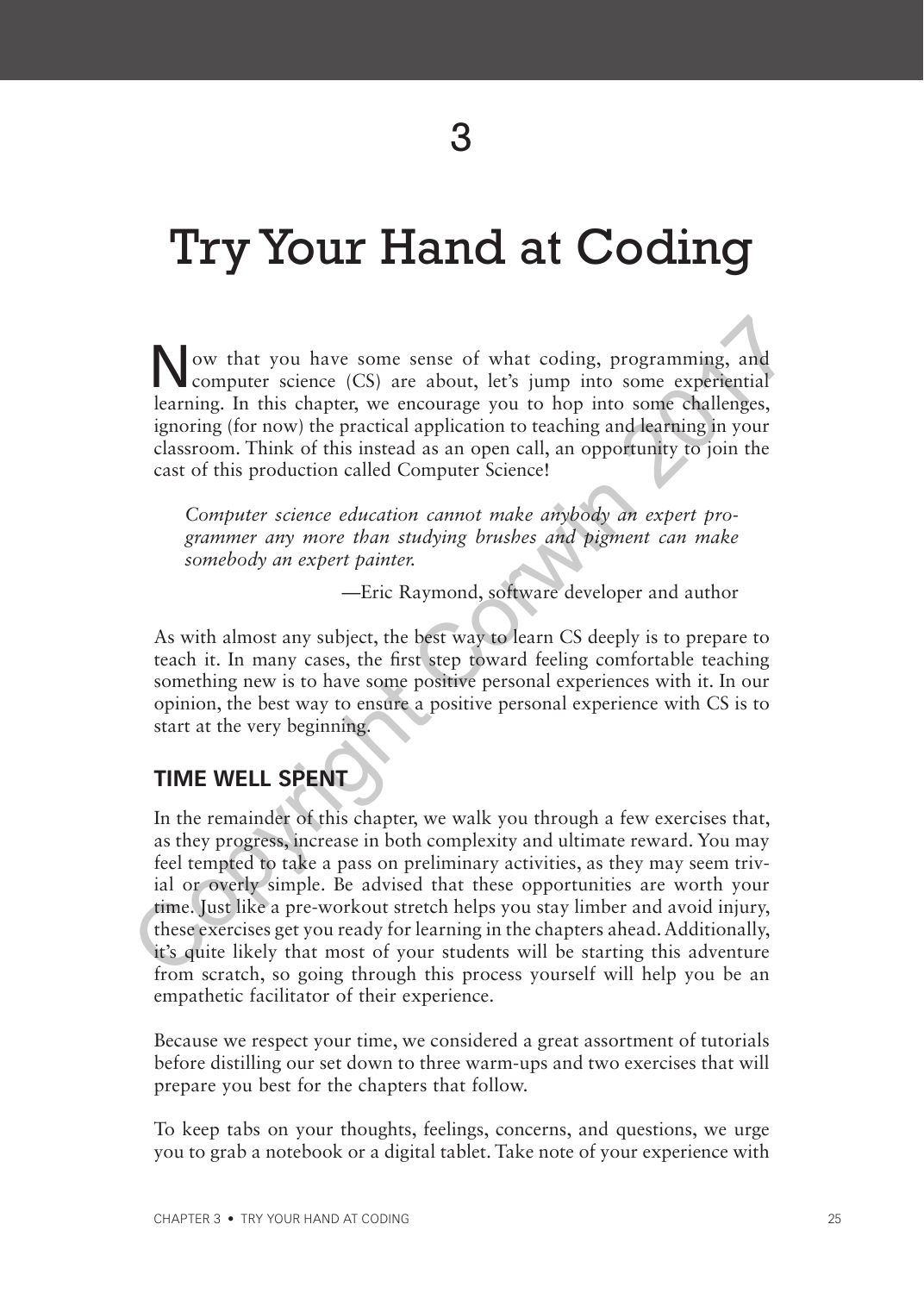

each activity and write down questions as they come up. If those questions aren't answered in the remainder of this book, then use our companion site, www.corwinpress/companion/codinginclass or Facebook page (facebook. com/groups/CodingInClass) to get them answered. If you are involved in a book study, share your notes about your experiences with your fellow readers, too. Keeping this experience collaborative is a big part of the fun.

### **PAIR PROGRAMMING**



If you really want to make an impact as you go through the following exercises, we recommend pair programming (Figure 3.1). Pair programming is a proven method for both enhancing learning and writing better code. Sometimes called "peer programming," it is the act of coding with another person by your side. In schools, this happens by seating two students at the same machine and designating one person as the "driver" and the other as the "navigator." The driver works the mouse and keyboard—typing and maneuvering through the project—while the navigator pays attention to the big picture and makes sure that the code seems logical. The pair works like this for a short time (often by time limit, number of problems solved, or some other measurable mark); then they switch places. FIGURE 3.1 Key Strategy<br>
we virtaa/Stock photos<br>
If you really want to make an impact as you go through the following exercises,<br>
we recommend part programming (Figure 3.1), Pair programming is a proven<br>
method for both e

It's easy to see the benefits of pair programming in an educational setting. First, pair programming helps teachers to accommodate an entire classroom with half as many machines. Also, students in both roles are thinking aloud, which is a metacognitive strategy for evaluating and improving reasoning. As an added bonus, the fact that each group has its own built-in sounding board cuts down on the number of hands being raised for teacher assistance (Williams, Kessler, Cunningham, & Jeffries, 2000). This means that students are also less likely to quit in frustration and are more likely to have fewer bugs in their resulting program (Williams & Upchurch, 2001).

The data surrounding pair programming is so strong that some companies have adopted it professionally. Often incorporated as part of an "extreme programming" mentality, studies show that these programming pairs turn out code of significantly higher quality in nearly the same amount of time as if each of the individuals had been working on his or her own. Besides, it's nice to have a buddy to bounce your ideas off of, and this method offers an environment for encouragement when a task seems overly daunting.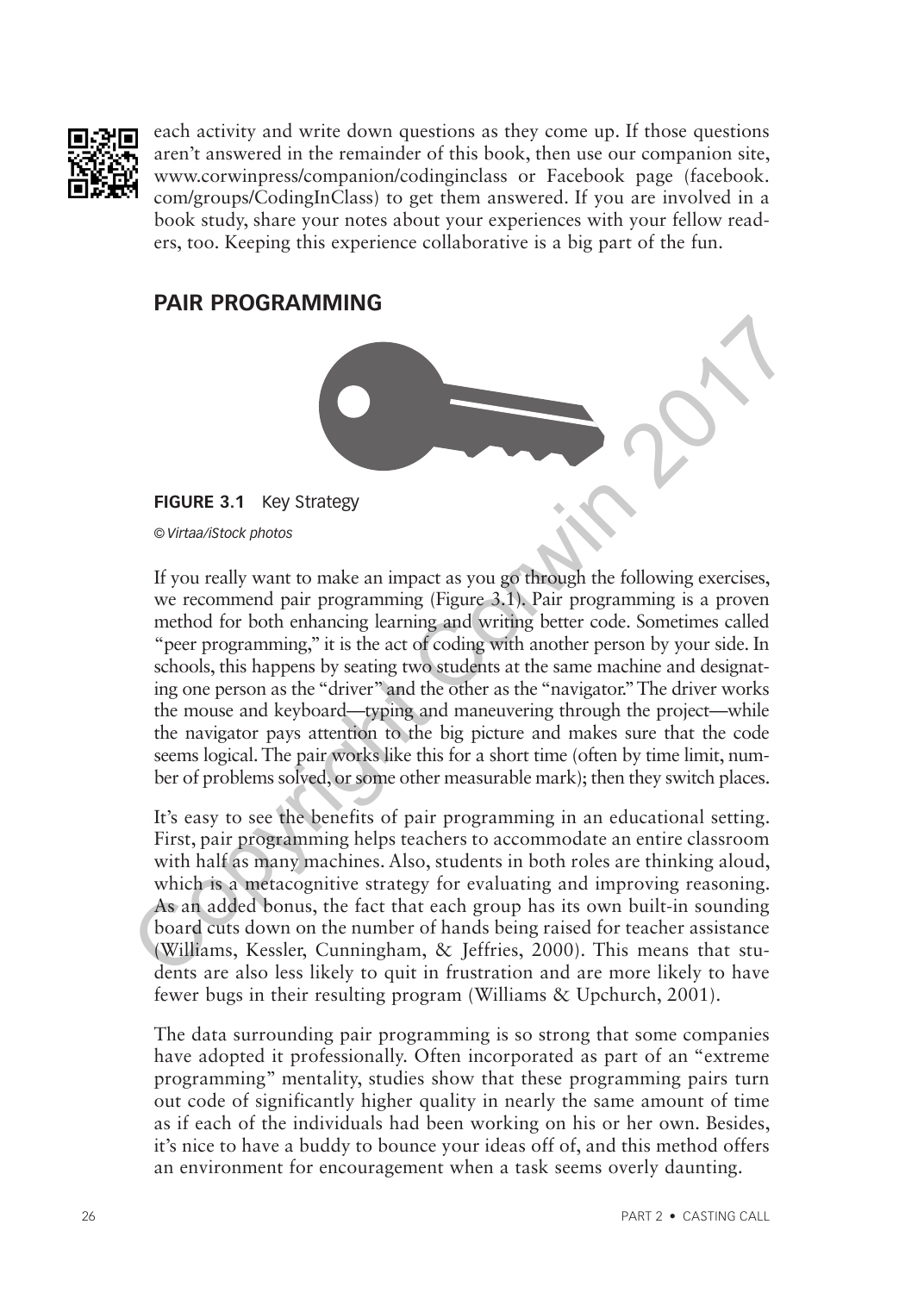For all of the previously mentioned reasons, as well as the desire to spread CS to every classroom in the nation, we suggest that you go through the following exercises with a partner. If you're unable to find someone who can physically sit with you at your machine, arrange a Google Hangout,\* and share your screen as you go. It's more than twice as nice to have another person to talk to and think aloud with as you progress through these activities.

*Alone we can do so little, together we can do so much.*

—Helen Keller, author and activist

Now that you're prepared, it's time to jump in. As with any good workout, we'll start you with some warm-ups and stretches before we move to the main exercises. Give each a thorough try. As you go, take notes about your experiences, and consider the reflection prompt that follows each warm-up or exercise before you move from one to the next.

## **TEACHER WARM-UPS AND EXERCISES**

Set aside a couple of hours to dig in to these warm-ups and exercises with a partner. Start at the beginning of the list, and move through sequentially, devoting 15–30 minutes to each. Every activity helps you build skills, confidence and familiarity that you will draw on as you read the rest of the book.

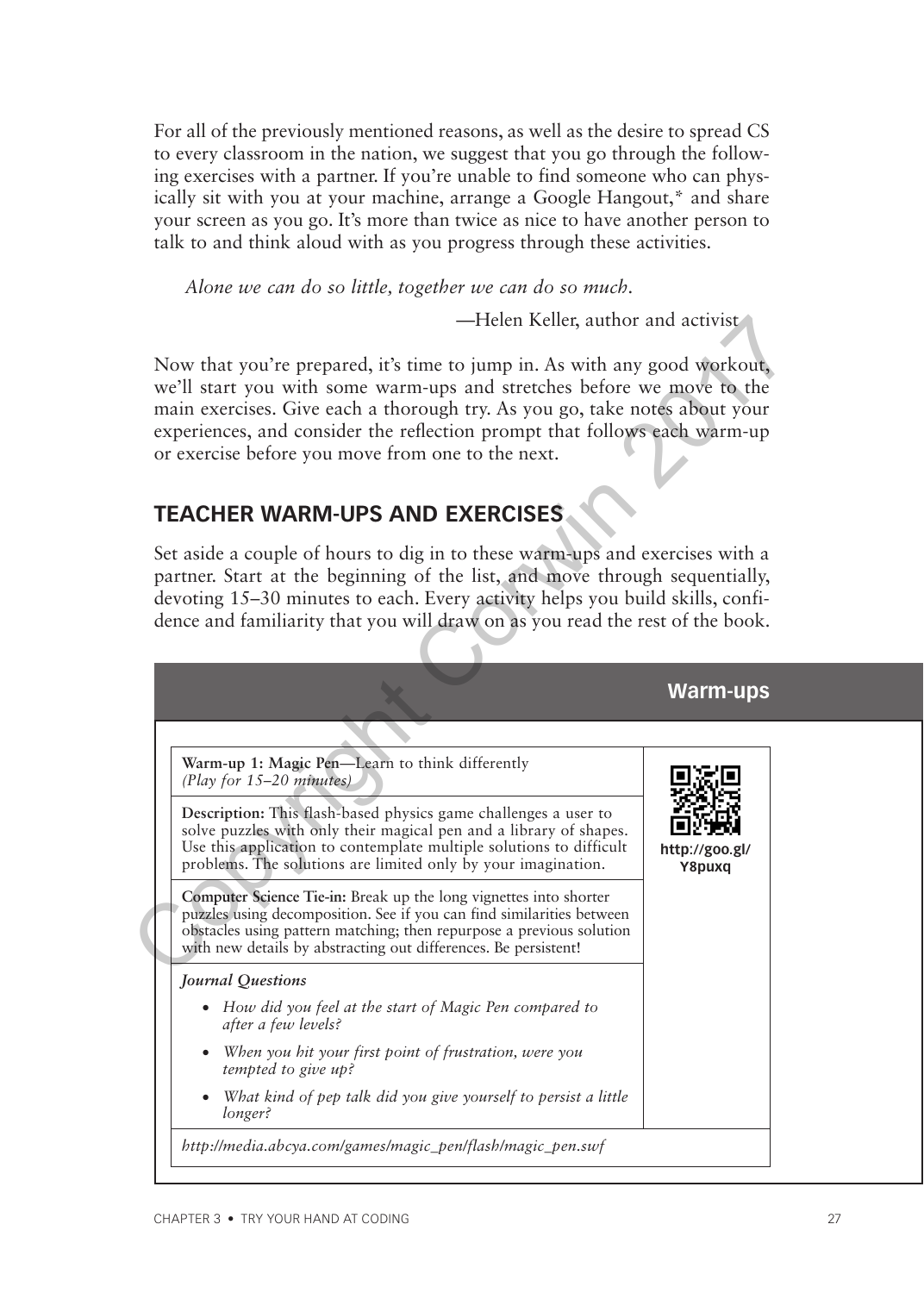**Warm-up 2: Play Auditorium—**Persistence and debugging *(Play for 15–20 minutes)*

**Description:** With beautiful streams of light and peaceful harmonies tinkling as you play, you will hardly realize how fast your pulse races as the level of difficulty increases. Every puzzle has a solution, but they are far from obvious.

**Computer Science Tie-in:** This is the ultimate test of persistence! Hang in there as you pass from challenge to challenge, debugging along the way. After each move, interpret the results to figure out what to do next. Are you getting closer to or further away from a solution?

*Journal Questions*

**W**

- *Was Auditorium all trial and error, or were you able to read the game's clues?*
- • *At what points did you find yourself stopping to think and plan before proceeding?*
- • *In what ways was it helpful to have another person go through the levels with you?*
- • *Did "thinking aloud" help you combine your reasoning to get to the correct solution?*

*http://www.cipherprime.com/games/auditorium*





**http://goo.gl/ HQQfQD**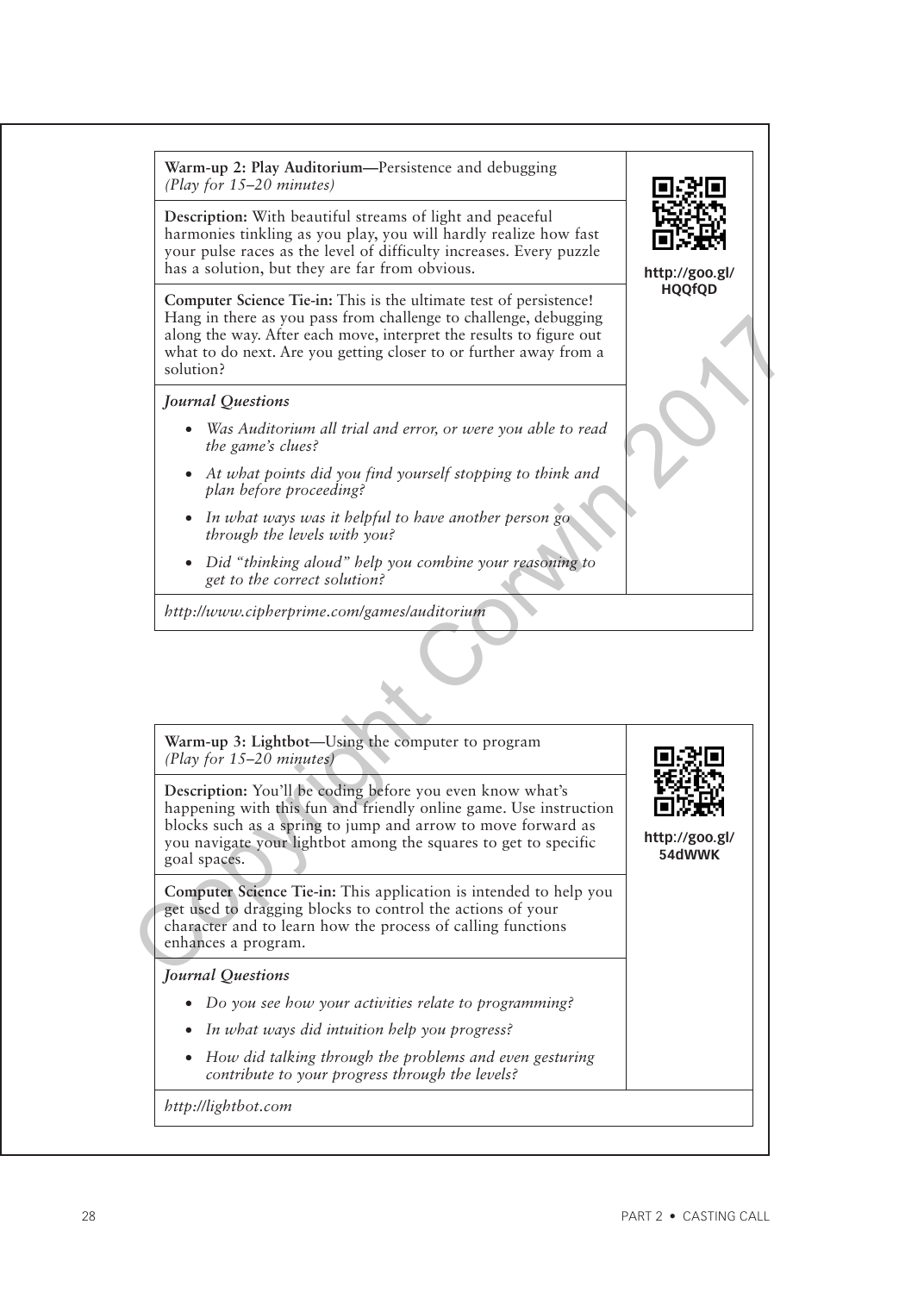#### **Exercises**

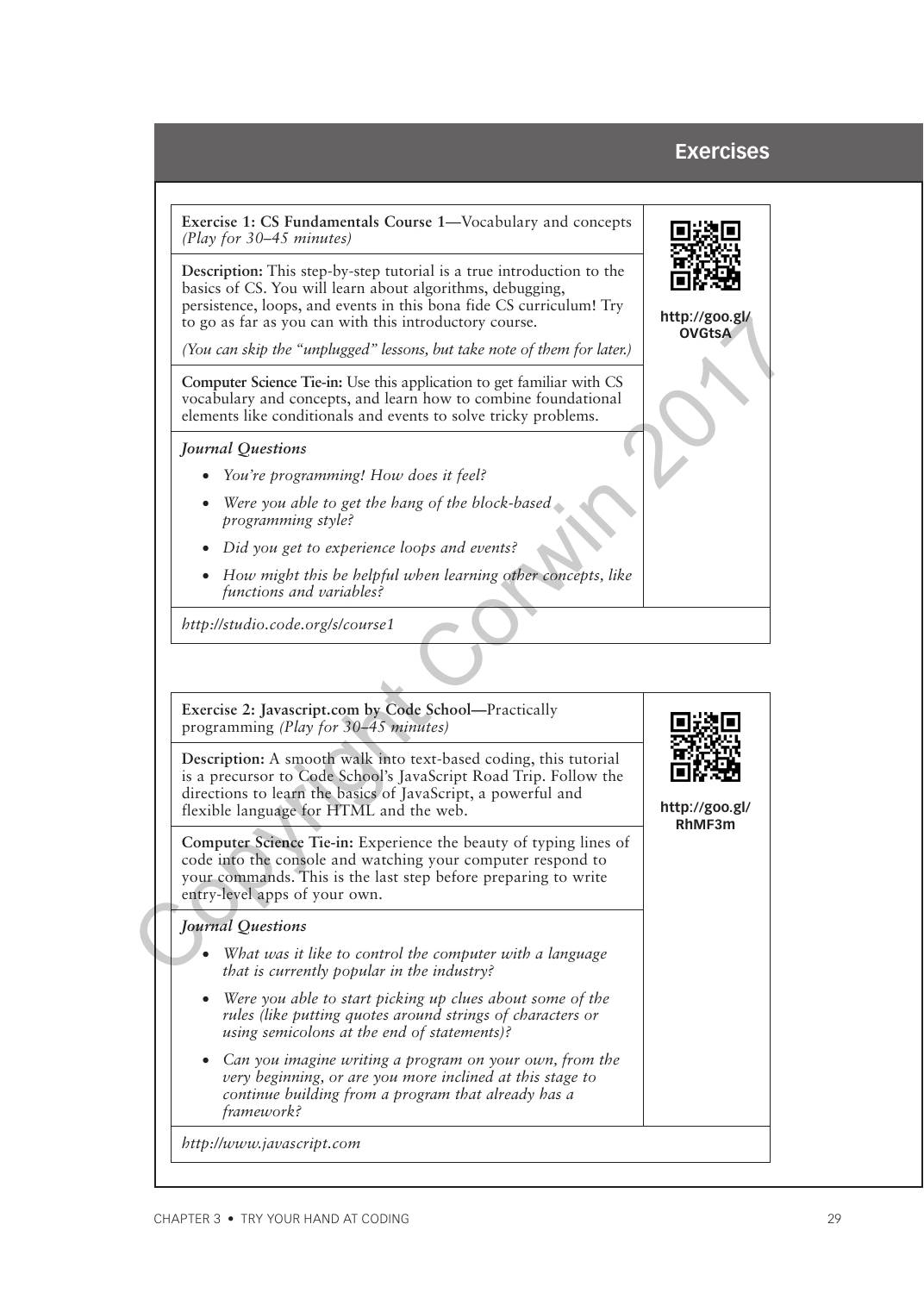#### **Summary**

**W**



## What Have I Done and What Do I Do Next?

This chapter has taken you on a long journey from the place of a lone educator exploring the possibility of incorporating CS into the classroom to that of an entry-level programmer! Now that you've had a taste, take a moment to pat yourself on the back. Celebrate a bit, then dive into the next chapter, where we start imagining what CS could look like as part of a wellrounded classroom curriculum. Lights, camera, action!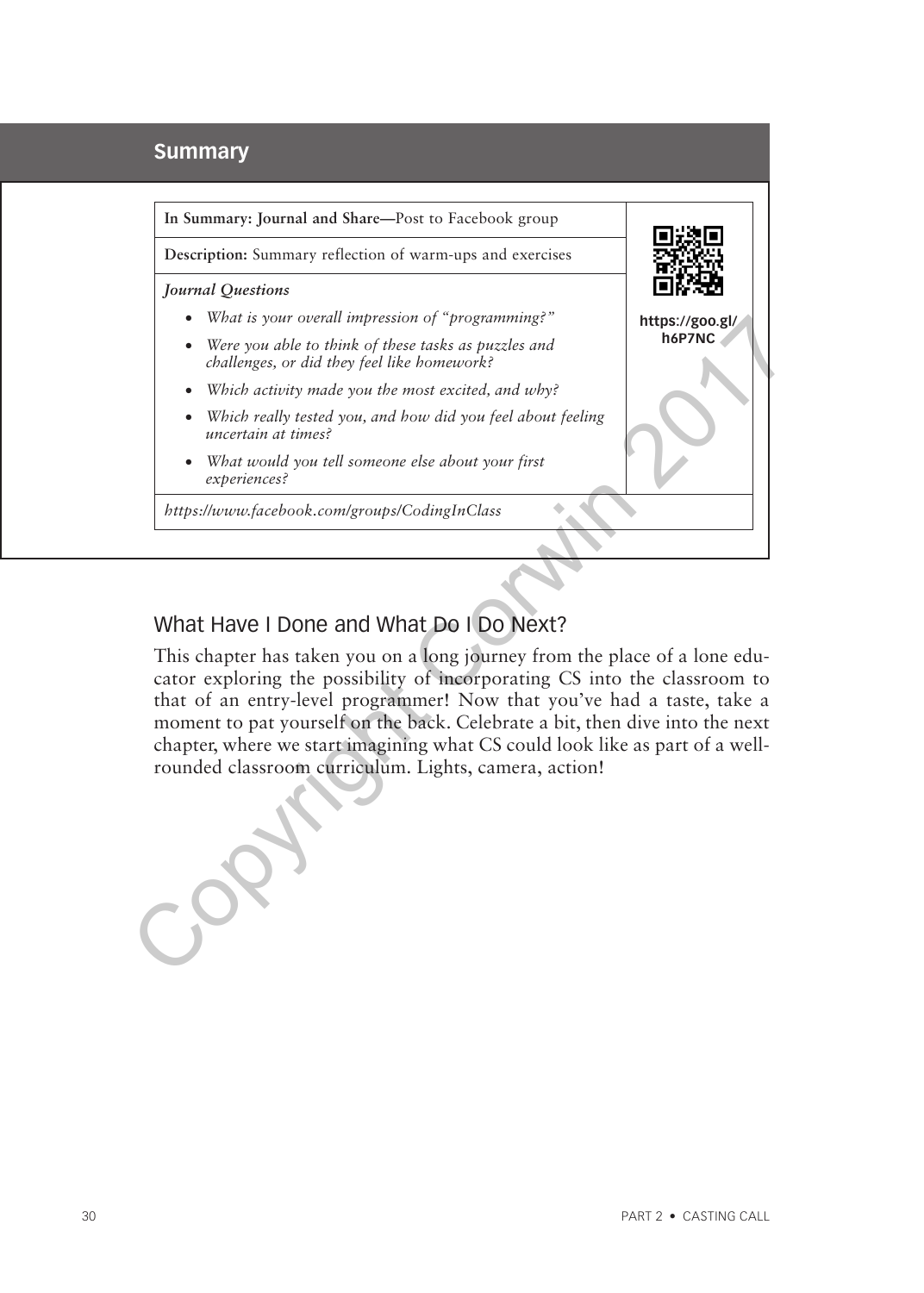# Getting Started in the Classroom

s a teacher, you don't have to look far to find concerns when it comes to integrating computer science into everyday instruction. You or your colleagues may be concerned about fitting one more piece of curriculum into an already crowded program. Parents worry about adding more "screen time" to a child's routine. School administrators aren't certain computer science is worth the cost of retraining teachers.

The trick, and moral responsibility, is to integrate computer science activities in a way that elevates the "pros" while diminishing the "cons" so students get the experiences they need.

When adding computer science to your plan, you can keep many issues under control with a simple gut check. Do students find all the computational activities interesting? If not, some may be overused. Do the activities enhance a science investigation or creative process? Creating a computer model or simulation can help your students to see or experience information in a way that is otherwise impossible, and the possibilities for digital art are endless. If your answers all fall on the side of enhanced student experience, then you're on the right track! **A** sa teacher, you don't have to look far to find concerns when it comes<br>colleagues may be concerned about fitting one more piece of curficulum into<br>an already crowded program. Parents worry about adding more "screen<br>time

# **START LOW-TECH**

One way computer science can be integrated into the classroom without additional screen time is through "unplugged" activities. Unplugged lessons are computer science activities that do not require digital devices or the internet. Consider them the "live theater" of CS! Often, they involve arts, crafts, games, and movement to get across vocabulary and concepts as complex and diverse as you might find in an entry-level college class. Showing is easier than telling, so give one of our "unplugged" lessons (like "Algorithms and Automation—A Compliment Generator" on page XXX), and peruse the companion site for links to some of our favorites.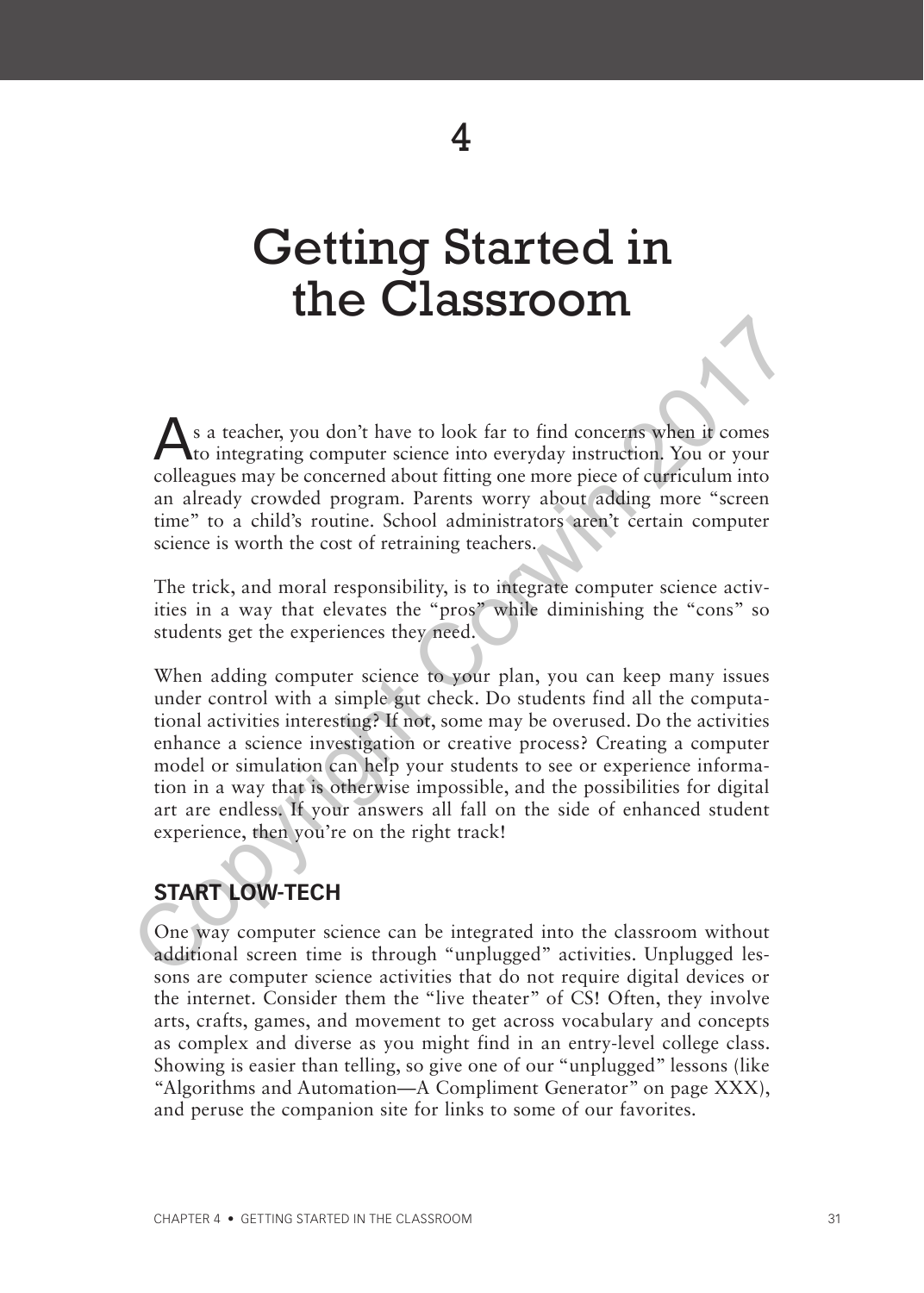## **ENCOURAGE MOVEMENT**

Part of being a responsible CS educator is teaching your students how to be responsible CS learners. This means students need to think about taking care of their bodies, their minds, and their environment.

When it comes to the body, the use of technology can take its toll. Sitting at a computer for long periods is not good for anyone's health. Encourage kids to get up and walk around often, especially when programming on a machine. Allowing students to walk freely about the room to study what others are doing might be frowned on in math class, but in computer science, active collaboration is an effective learning technique.

Computer activity should take place in small chunks of time, ideally for no longer than you would expect a student to be able to sit and read on their own without interruption. Why? Well, when we are out in the world, humans usually look around in three-dimensional (3D) space with nearly 180 degrees of range top to bottom, and side to side. When on a computer, we focus only on a 2D space with a range of about 30 degrees top to bottom and 40 to 50 degrees side to side ("Monitor Height and Position Guidelines," 2008). Spending too much time in this limited, high-contrast atmosphere can cause eye strain and muscle soreness. With this in mind, encourage students to follow the 20/20/20 Rule: Every 20 minutes, get up and stretch while looking at least 20 feet away for at least 20 seconds. Set a timer if you need to. machine. Allowing students to walk freely about the room to study what<br>others are doing might be frowned on in math class, but in computer science,<br>active collaboration is an effective learning technique.<br>Computer activit

20/20/20/ Rule: Every 20 minutes, get up and stretch while looking at least 20 feet away for at least 20 seconds.

These breaks are a great opportunity for conversation, too. If you want to give students' full bodies a break, maybe some dance moves are in order! The Tut, Clap, Jive activity that we refer to on page XX would be fun day after day.

Issues of sedentary living extend beyond school, of course. Teach students that for each hour of screen time they have in a day, they should spend the same amount of time outside playing, engaging in sports, or just going for a restorative stroll. If they begin to hear this encouragement early, being active has a much better chance of becoming a habit than if they only hear it later in life.

When it comes to technology, it's your job to help students manage their own well-being. Now that we've covered the physical bit, it's time to talk about mental steadfastness as it relates to the digital world.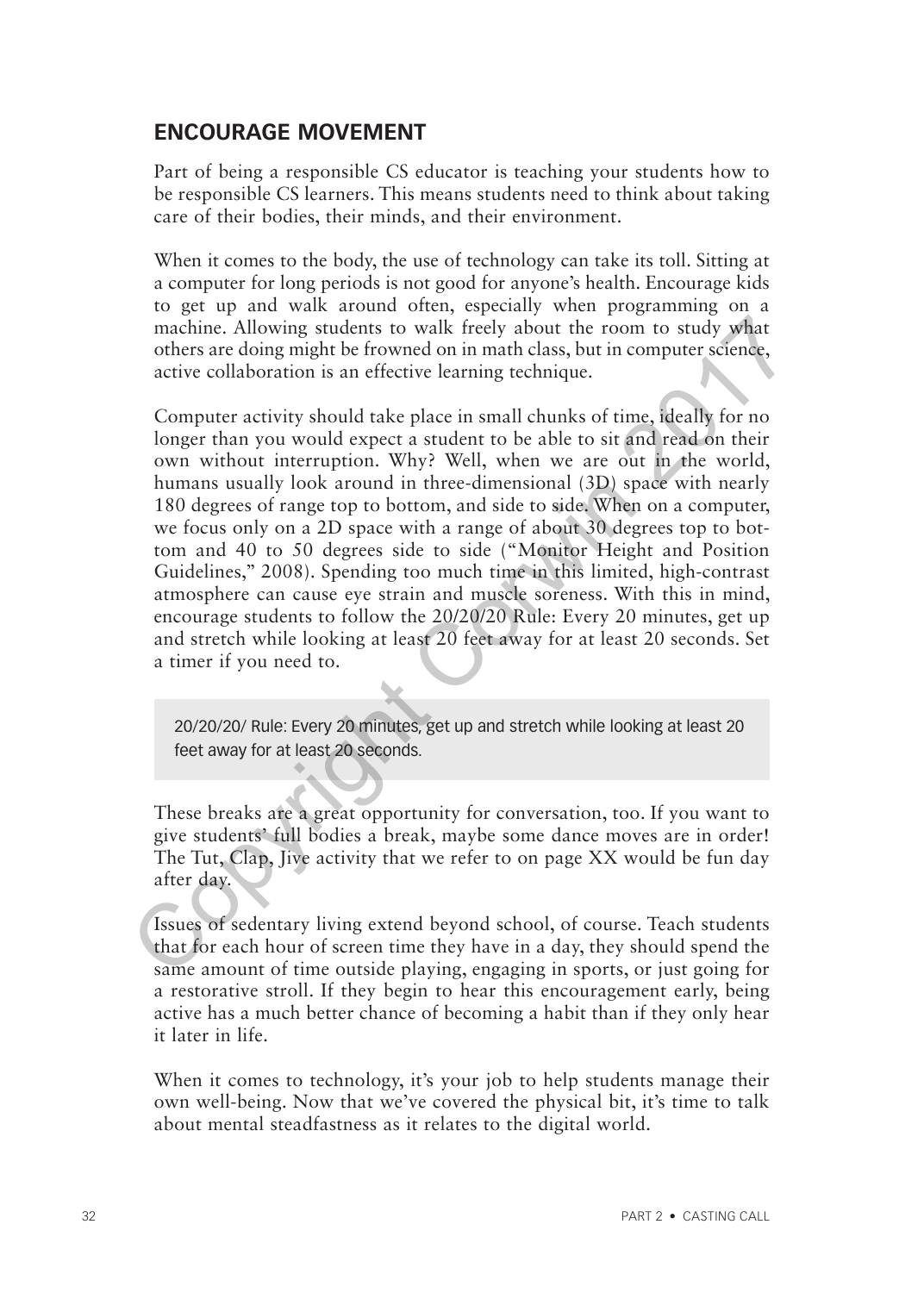## **FOSTER CRITICAL CONSUMPTION**

A recent report from the United Kingdom ("Children and Parents: Media Use and Attitudes Report," 2015) shows that students are increasingly believing everything they read on the internet. This problem is probably compounded by the likelihood that their parents believe everything *they* read on the internet, too, and pass the information along. To exacerbate things further, intelligent search engines (like Google) have tuned their algorithms to the point where they offer "top results" based on known preferences (Herlocker, Dietterich, Forbes, & Maritz, 2012), so the "best" results for any search you create will tend to be consistent with whatever viewpoint you already have (White, 2013).

In the same way, social media sites like Facebook saturate your feed with posts from friends that you interact with the most, making it all but certain that the majority of viewpoints that you're exposed to will continue to fuel your existing beliefs.

This is a great time for solidarity, but an awful time for the open-minded exploration of differing points of view. For that reason, every student should receive a thorough education on the credibility of the web. While not explicitly computer science, the care and proper use of search engines is important to CS education, and therefore, it is important to discuss in this book.

It helps for students to recognize that, like movies, web pages can seem authentic and still be entirely fictitious. Even after this message has been absorbed, there is power and authority in published words from other sources. It is worth taking your students through some exercises where they see how ludicrous even some of the most believable pages are. Teach them how to "check their work" in the same way that they might for math class. Have them take a "fact" and trace it back somewhere other than Wikipedia. Is one of the first results on the page from Snopes.com? Forbes, & Maritz, 2012), so the "best" results for any search you create will<br>tend to be consistent with whatever viewpoint you already have (White, 2013).<br>In the same way, social media sites like Facebook statuate your f

Truly educated citizens need to understand where their facts are coming from, and while we gave you a small taste of the need to learn about our sources of information, it would require another book entirely to do the subject justice. Please see our companion website for more details around lessons in this subject.\*

*People are very gullible. They'll believe anything they see in print.*

—E. B. White, *Charlotte's Web*

# **PROTECT PRIVACY AND PREVENT CYBERBULLYING**

It is said that "familiarity breeds contempt," but apparently anonymity breeds disregard, criticism, and hostility. A study by the University of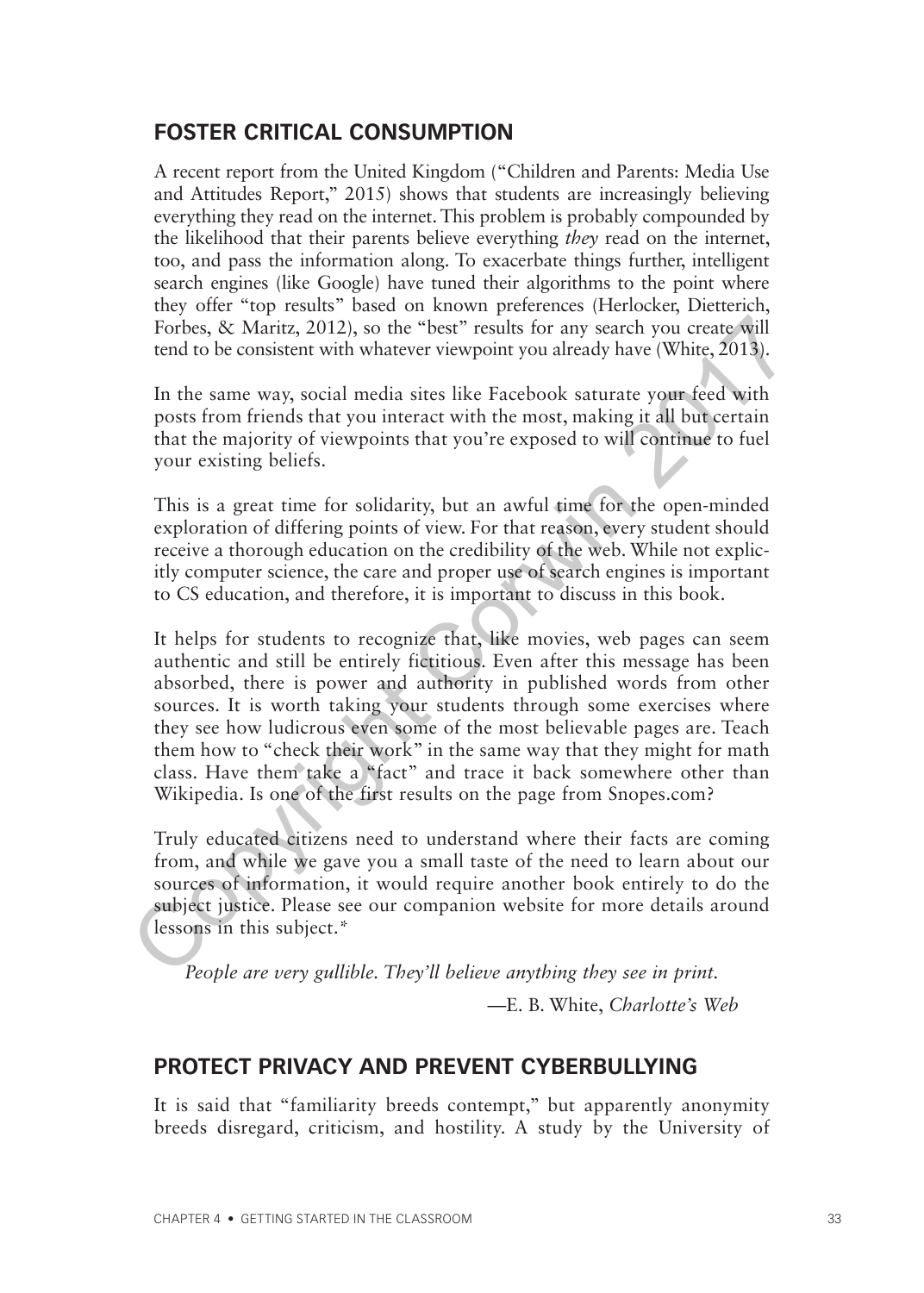Houston found that anonymous users were nearly twice as likely to post uncivil comments than users who were somehow required to identify themselves (53.3% to 28.8%, respectively; Santana, 2013). This explains a lot of the horrid behavior on the internet.

**Digital divide**: Inequalities perpetuated by disparate access to computers and the internet.

Students today have it hard enough straddling the **digital divide** with the pressure to be carrying the newest, best device. When you add anonymous internet interactions to the mix, it creates the stuff of teenage nightmares. Since roughly 91% of all teens access the internet from a mobile device, and nearly 71% of all teens frequent more than one social media site (Lenhart, 2015), it's almost certain that each of them will run into haters at some point.

If not monitored properly, the internet can be turned into a psychological weapon ("The Top Six Unforgettable Cyberbullying Cases," 2013) full of venom and danger. So what is an educator to do when encouraging students to browse and share on a regular basis?

# Up to Age 13: Monitor and Protect

Most students younger than age 13 are not allowed to have their own accounts on social media in the United States. If you are using blogs or online learning sites in your classroom, make sure that you are in control of setting up each account. Educational sites for children (like Codecademy, Code.org, and Edublogs) will generally have bulk sign-up pages to associate students with your teacher account without sharing too much personal information, such as student IDs or email addresses.

If you are using sites that require individual emails for students, try creating a single Gmail address for each class; then append numbers to the end of it when signing up each student. For instance, if we made the Gmail address k!k!Class@gmail.com, then we could use k!k!Class+1@gmail.com for the first student, k!k!Class+2@gmail.com for the second student, and so on. Every message that came through to any of those accounts would then be delivered to you at the main k!k!Class@gmail.com account. orate access to<br>
mares. Since roughly 91% of all teens access the internet<br>
more an mobile device, and nearly 71% of all teens access the internet<br>
from a mobile device, and nearly 71% of all teens fre-<br>
quent more than on

### Age 13 and Older: Trust but Verify

Teenagers and the internet are a tumultuous combination. Teens are old enough to be treated with autonomy and trust, but they are still testing boundaries and challenging consequences. As an educator, how do you strike a balance?

At this age, we recommend that you work with their desire to express themselves and encourage appropriate use of social media in study and as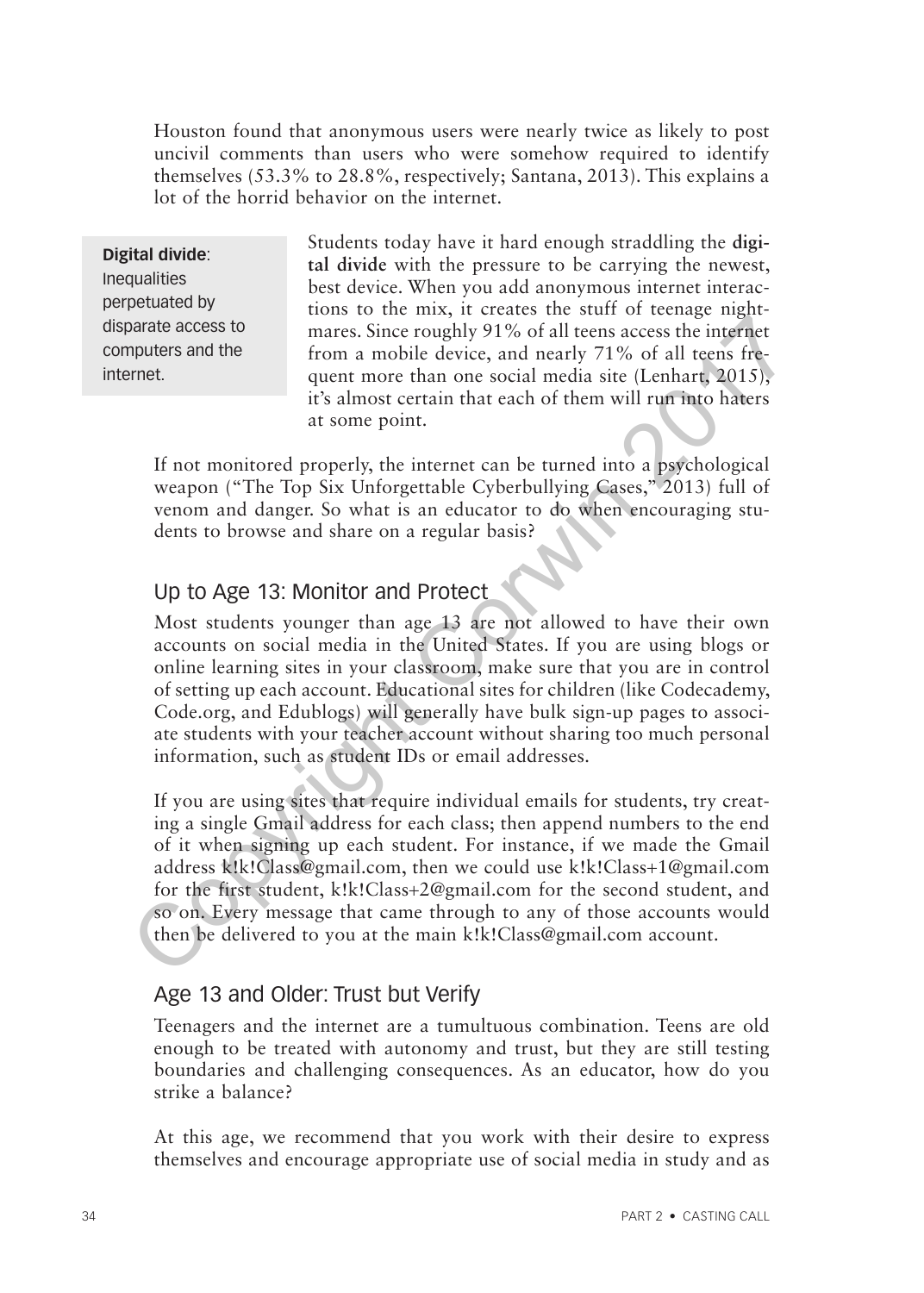a portfolio medium for their accomplishments. Be open about the pitfalls of posting on a forum that allows comments from the general public, and encourage students to protect their privacy by allowing only personal friends to access their profiles. Round the topic out by giving a name to cyberbullying and condemning it outright, with zero tolerance and welldefined ramifications. Follow up the conversation by describing what to do when a student believes that they have been the target of a bully online (Cyberbullying Research Center, n.d.).

No matter what age your students are, talk to them about being good digital citizens and respecting others, even when their identity is hidden. Remind students that the true measure of one's character is what they do when no one is looking. Challenge them to defend their own accounts and protect those of others. If your students are prepared to make good choices, then when the time comes to act, they just might do the right thing.

If you aren't already steeped in your district's acceptable use practices (AUPs), look them up and respond accordingly. If you'd like a deeper dive into digital safety and citizenship, read *Digital Citizenship in Schools,* by Mike Ribble (ISTE, 2015).

## **ACHIEVE ACCESS**

Teachers often cite two hurdles when it comes to incorporating computer science into their classroom: time and budget restrictions. Both of these can be addressed by selecting the right curriculum for your classroom.

Computer science can be introduced into multiple subjects even without having entire classes devoted to the subject. The truth is, computer science is the understanding of computing as a tool, and that tool can be used in service to any subject. At young ages, Scratch gives you a tool to bring CS into music (Heines, Ruthmann, Greher, & Maloney, 2012), CS Fundamentals allows you to use computer science in art ("Computer Science Fundamentals for Elementary School," 2015), and Tynker brings computer science into math class ("Programming = Better Math Skills + Fun," 2014). No matter what age your students are, talk to them about being good digital citizens and respecting onehas, even when their identity is hidden.<br>Remind students that the true measure of one's character is what they do<br>when

For middle school and beyond, entire organizations are dedicated to interdisciplinary computing, including Bootstrap (math) and Project GUTS (science), which we point to in Chapter 16.

What's more, when students become capable of understanding text-based programming languages, their world opens up with opportunities for CS integration. Imagine students going deeper with projects by adding formulas to spreadsheets, adding interactivity to maps, and creating graphical representations from data.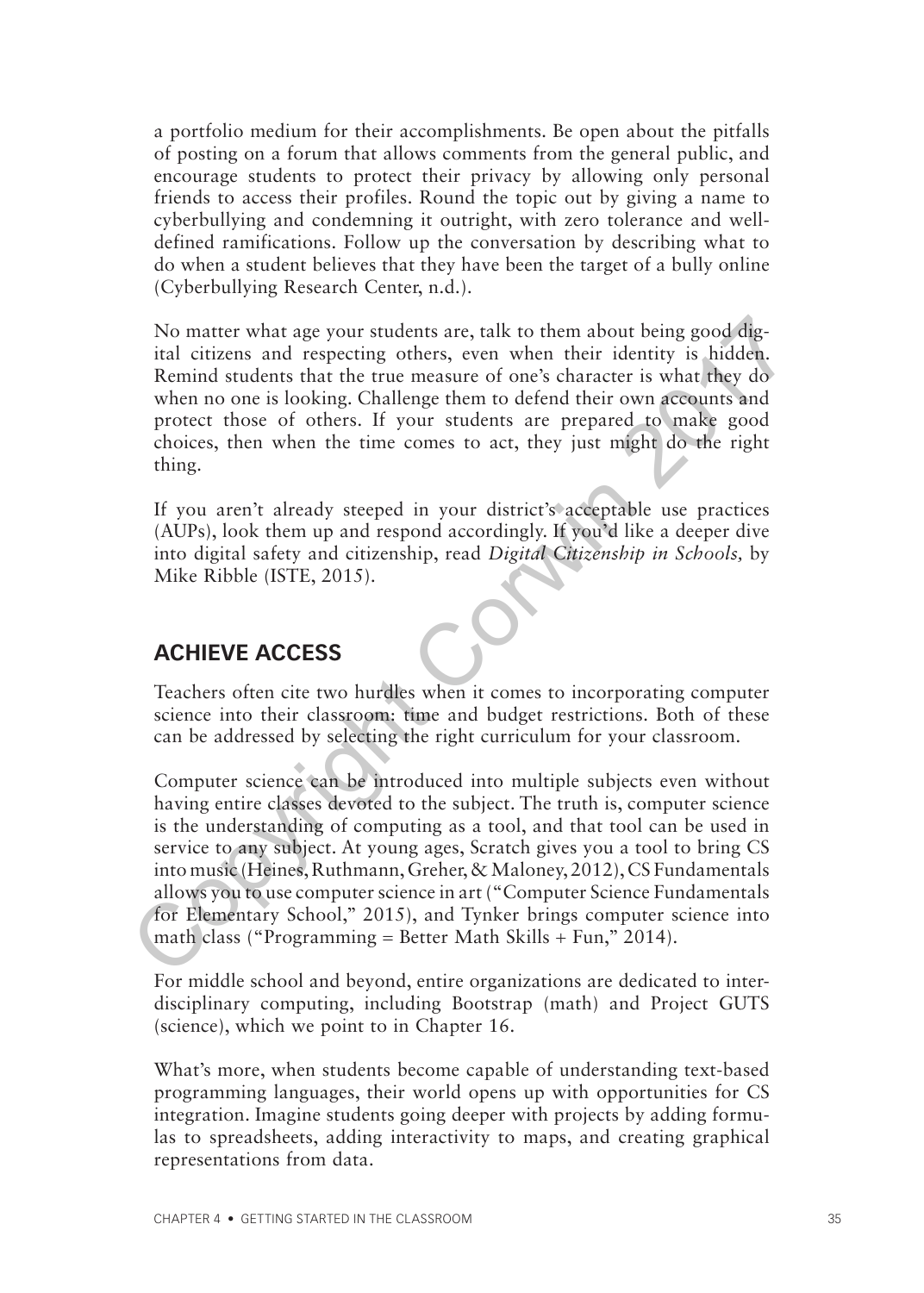The cost of equipping a school is nominal for most of the programs listed earlier. Many of the curriculum packages mentioned are free, and some providers even offer free professional development opportunities for educators. Functional equipment becomes the next consideration, but these costs can be mitigated through pair programming (because half as many machines are needed), more agile, on-demand access to school technology (as schools dismantle computer labs and supply more computers to classrooms), and adoption of BYOD ("bring your own device") policies.

**Programming environment**: A software workspace made for creating code.

**Software patch**: A piece of software designed to update or fix a computer program.

For the cases where classrooms are unable to procure hardware capable of running up-to-date browsers, unplugged CS lessons are the next best option. Many, like Conditionals with Cards\* or For Loop Fun\* use only paper, playing cards, and/or dice.

Suppose, however, that you are one of the lucky ones, and you have found the time and the hardware to implement a full-scale computer science program. You may worry that it's like the old days when coding meant installing complicated **programming environments** and dozens of **software patches**, but have no fear. Today, many great entry-level programming environments are browser-based and operate online, allowing your students to receive the benefits of an introductory CS education through a handful of quality websites. **EXEREM**<br>
For the cases where classrooms are unable to procure<br>
implinged CS lessons are the next best orbivoxes,<br>
wave undplugged CS lessons are the next best orbivoxes,<br>
the for creating<br>
die for creating<br>
die for creat

### **BANISH ANXIETY**

In reality, we have found that the biggest barrier to providing students with a solid introduction to computer science is teacher anxiety.

Worry not, brave instructor, because the most important thing that you can teach in CS is how to learn, and you can model this as you learn alongside your students. Computer science changes fast. A programming language introduced to students their first year of high school might be outdated by the time they graduate. Even the most learned computer science professor doesn't have enough CS knowledge to answer every stray question from an elementary student. For this reason, we ask that you become comfortable saying, "Let's find out together."

Adopt the motto, "Everyone a teacher, everyone a learner." Students solidify their learning when they teach someone else (Brooks & Brooks, 1993), so let them end a lesson by teaching you and their classmates what they discovered. This is a great opportunity to challenge students to put what they've learned—and how they learned it—into words. Thinking through their actions not only helps them accomplish the day's task but it exposes